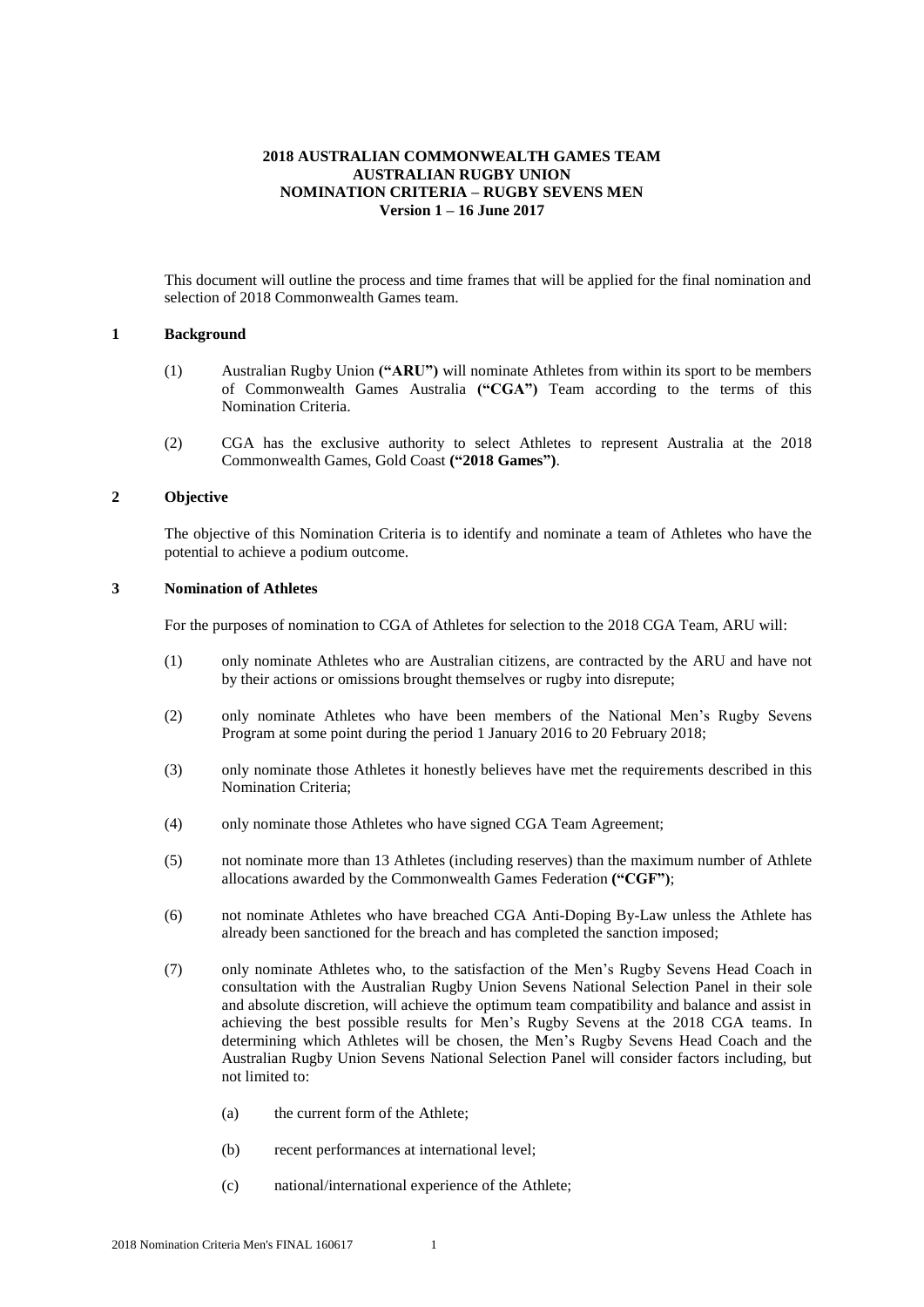- (d) the Athlete's performance and discipline during their time with the National Men's Rugby Sevens Program;
- (e) current level of health and fitness of the Athlete;
- (f) team compatibility on and off the field; and
- (g) specific positional requirements to achieve optimal team balance.
- (8) for the avoidance of doubt, the final decision regarding nomination to CGA for selection will be made by the Men's Rugby Sevens Head Coach.

## **4 Illness/Misadventure/Extenuating Circumstances**

This clause will only apply in determining whether an Athlete has met the additional criteria imposed by ARU pursuant to clause 3(7):

- (1) In considering the performances of Athletes at events, trials, training camps or other requirements under clause 3(7) of this Nomination Criteria, the Men's Rugby Sevens Head Coach in consultation with the Australian Rugby Union Sevens National Selection Panel may in their discretion give weight to extenuating circumstances.
- (2) For the purposes of this clause 4, "extenuating circumstances" means an inability to compete and/or attend events, trials, training camps or other attendances arising from:
	- (a) injury or illness;
	- (b) travel delays;
	- (c) bereavement or disability arising from death or serious illness of an immediate family member; and/or
	- (d) any other factors reasonably considered by the Men's Rugby Sevens National Selection Panel to constitute extenuating circumstances.
- (3) Athletes unable to compete at events, trials, training camps or other requirements under clause 3(7) must advise the Men's Rugby Sevens Head Coach in writing of this fact and the reasons before the commencement of the relevant event, trial, training camp or other requirement.
- (4) In the case of illness or injury, Athletes will be required to undergo a medical examination by a doctor or doctors nominated by the ARU.
- (5) A decision in each case of extenuating circumstances will be made by the Men's Rugby Sevens Head Coach in consultation with the Australian Rugby Sevens National Selection Panel on an individual basis. Any such decision will not be binding on CGA.

## **5 Making of Nominations**

Nominations by ARU must be received by CGA by 5pm AEST on 20 February 2018.

#### **6 Amendments to Nomination Criteria**

This Nomination Criteria may be amended by ARU with the prior written approval of CGA. Any amended Nomination Criteria will be posted on the Australian Rugby Union website [\(www.rugby.com.au\)](http://www.badminton.org.au/).

## **7 Grievance Policy**

In order to facilitate the expeditious and orderly handling and resolving of disputes, consonant with the requirements of natural justice and procedural fairness, the following procedures will exclusively apply.